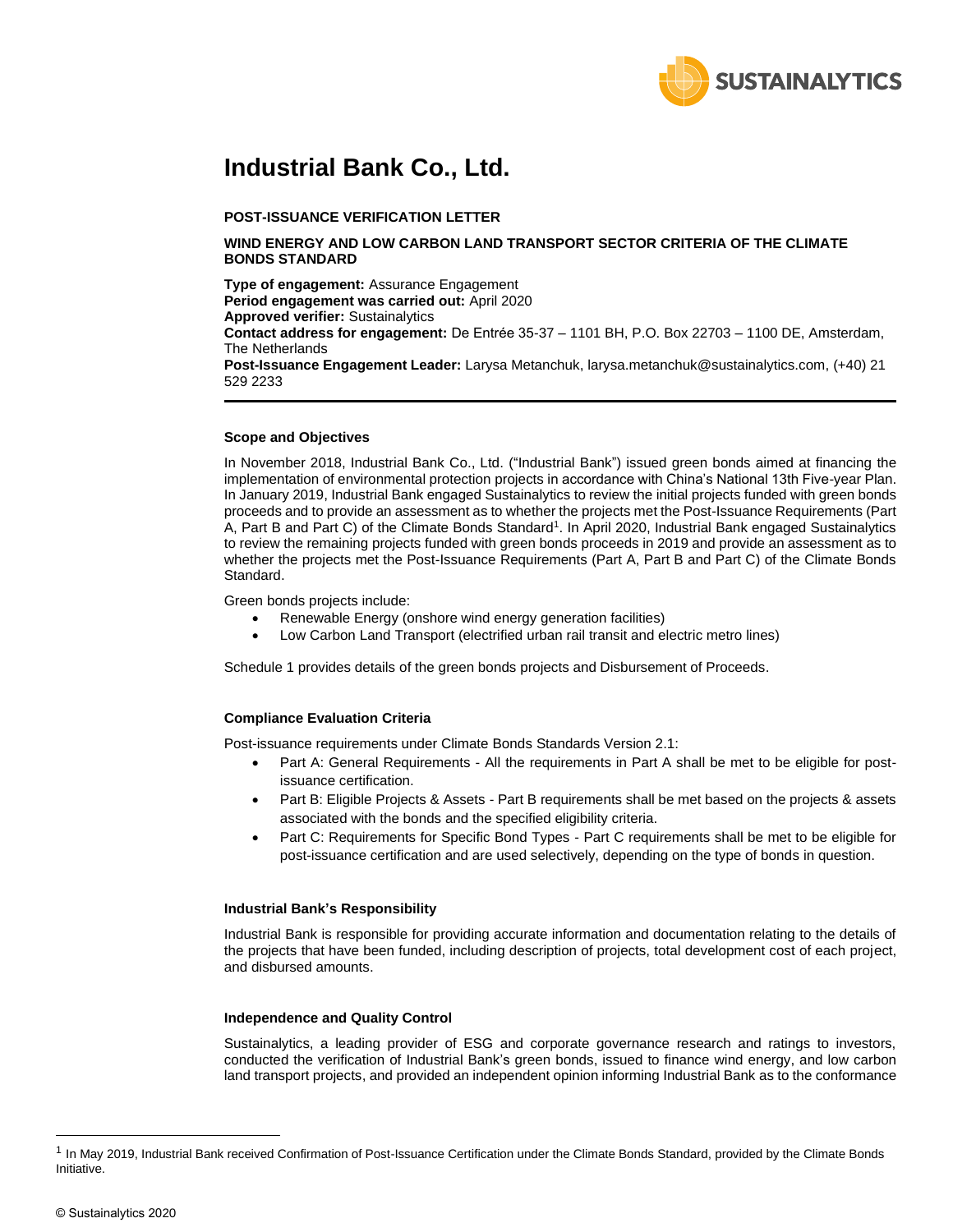

of the green bonds with the Post-Issuance requirements of the wind energy and low carbon land transport sector criteria of the Climate Bonds Standard.

Sustainalytics has relied on the information and the facts presented by Industrial Bank with respect to the Nominated Projects. Sustainalytics is not responsible nor shall it be held liable if any of the opinions, findings, or conclusions it has set forth herein are not correct due to incorrect or incomplete data provided by Industrial Bank.

Sustainalytics makes all efforts to ensure the highest quality and rigor during its assessment process and enlisted its Sustainability Bonds Review Committee to provide oversight over the assessment of the bonds.

#### **Verifier's Responsibility**

Sustainalytics conducted the verification in accordance with the Climate Bonds Standard Version 2.1 and with International Standard on Assurance Engagements 3000 (ISAE 3000) – Assurance Engagements other than Audits or Reviews of Historical Information.

The work undertaken as part of this engagement included conversations with relevant Industrial Bank employees and review of relevant documentation to confirm the conformance of Industrial Bank's green bonds with the Programmatic Post-Issuance Requirements (Part A, Part B and Part C) of the Climate Bonds Standard Version 2.1.

#### **Exceptions**

No exceptions were identified. All projects are aligned with the Post-Issuance requirements of the Climate Bonds Standard and were in conformance to the wind energy and low carbon land transport sector criteria.

#### **Conclusion**

Based on the limited assurance procedures conducted, nothing has come to Sustainalytics' attention that causes us to believe that, in all material respects, the allocation of RMB 6550.23 million from the Industrial Bank green bonds, issued to fund eligible green projects, is not in conformance with the Post-Issuance requirements of the Climate Bonds Standard.

#### **Detailed Findings**

| <b>Eligibility Criteria</b>                                                                 | <b>Procedure Performed</b>                                                                                                                                                                                                                 | <b>Factual Findings</b>                                                                                                                                                                                               | Error or<br><b>Exceptions</b><br><b>Identified</b> |
|---------------------------------------------------------------------------------------------|--------------------------------------------------------------------------------------------------------------------------------------------------------------------------------------------------------------------------------------------|-----------------------------------------------------------------------------------------------------------------------------------------------------------------------------------------------------------------------|----------------------------------------------------|
| <b>Compliance to</b><br>Part A: General<br><b>Requirements</b>                              | Verification of five projects funded by<br>the green bonds in 2019 to determine<br>if Part A: General Requirements were<br>met (See Schedule 2A and 2A).                                                                                   | All five projects reviewed<br>complied with the General<br>Requirements.                                                                                                                                              | None                                               |
| <b>Compliance to</b><br><b>Part B: Eligible</b><br><b>Projects &amp; Assets</b>             | Verification of five projects funded by<br>the green bonds in 2019 to determine<br>if projects fall into (i) one of the<br>investment areas of the Climate<br>Bonds Taxonomy (ii) meet the<br>Industrial Bank Co.'s technical<br>criteria. | All five projects fall under<br>the wind energy and low<br>carbon land transport<br>sector criteria and meet the<br>requirements of the wind<br>energy and low carbon land<br>transport sector technical<br>criteria. | None                                               |
| <b>Compliance to</b><br>Part C:<br><b>Requirements for</b><br><b>Specific Bond</b><br>Types | Bond Type Applicable: Use of<br>Proceeds Bond.                                                                                                                                                                                             | The requirements of<br>Project Holding, Settlement<br>Period and Earmarking<br>have been met.                                                                                                                         | None                                               |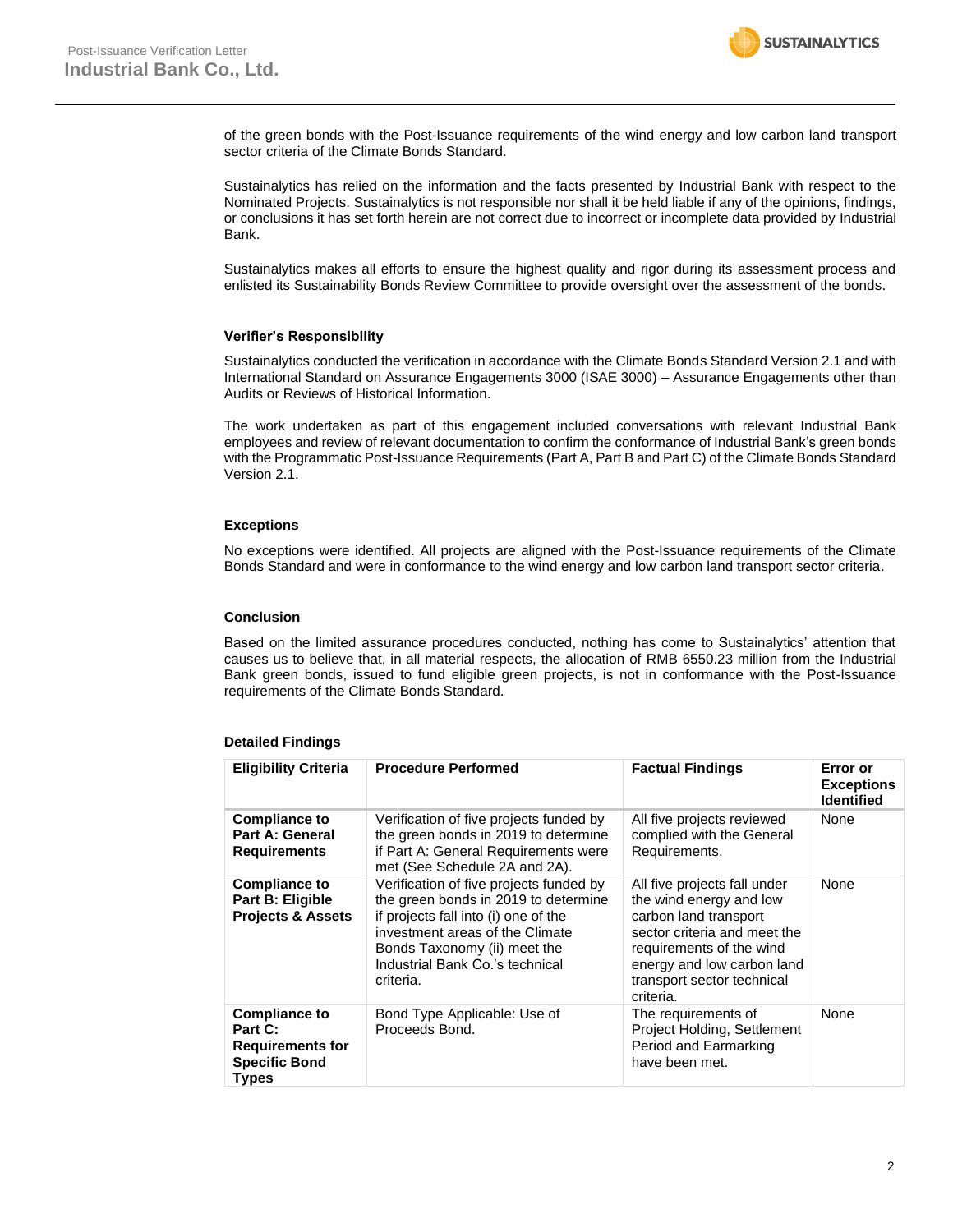

## **Schedule 1: Detailed Overview of Nominated Projects and Assets**

Details of the Nominated Projects are provided below:

#### Renewable Energy:

| Project name                                       |                           |                                           |
|----------------------------------------------------|---------------------------|-------------------------------------------|
|                                                    | RE Project 1              | <b>RE</b> Project 2                       |
| Technology                                         | <b>Onshore Wind Power</b> | <b>Onshore Wind Power</b>                 |
| Location                                           | China                     | China                                     |
| <b>Installed Capacity</b>                          | 40 MW                     | 48.4 MW                                   |
| CO <sub>2</sub> Reduction by<br>2020(tons/year)    | 20,271.09                 | 38,625.81                                 |
| CO <sub>2</sub> Reduction by<br>$2045$ (tons/year) | 20,271.09                 | 38,625.81                                 |
| SO <sub>2</sub> Reduction<br>(tons/year)           | 2.68                      | 11.49                                     |
| <b>NO<sub>x</sub></b> Reduction<br>(tons/year)     | 3.82                      | 14.57                                     |
| Other impacts                                      | $\overline{\phantom{a}}$  | Reduction of 13,600 tons of lime ash/year |

#### Low Carbon Land Transportation:

| <b>Project name</b>                                  | <b>Transport Project 1</b>                      | <b>Transport Project 2</b>                                                    | <b>Transport Project 3</b>                                            |
|------------------------------------------------------|-------------------------------------------------|-------------------------------------------------------------------------------|-----------------------------------------------------------------------|
| <b>Description</b>                                   | Electrified urban metro<br>with 9.461 KM length | Electrified urban metro<br>with 43.2 KM length and<br>32 underground stations | Electrified urban metro<br>with 36.72 KM<br>length<br>and 26 stations |
| Location                                             | China                                           | China                                                                         | China                                                                 |
| Type of technology                                   | <b>Electrified Metro</b>                        | <b>Electrified Metro</b>                                                      | <b>Electrified Metro</b>                                              |
| CO <sub>2</sub> Reduction by 2020<br>(tons/year)     | 659.27                                          | 1.422.18                                                                      | 5,820.59                                                              |
| CO <sub>2</sub> Reduction by 2045<br>$(tons/year)^2$ | 6,134.97                                        | 4.070.02                                                                      | 33.612.45                                                             |

<sup>&</sup>lt;sup>2</sup> The projected CO2 reductions are due to the gradual implementation of the projects as well as expected increases in the absolute amount of urban rail transit users.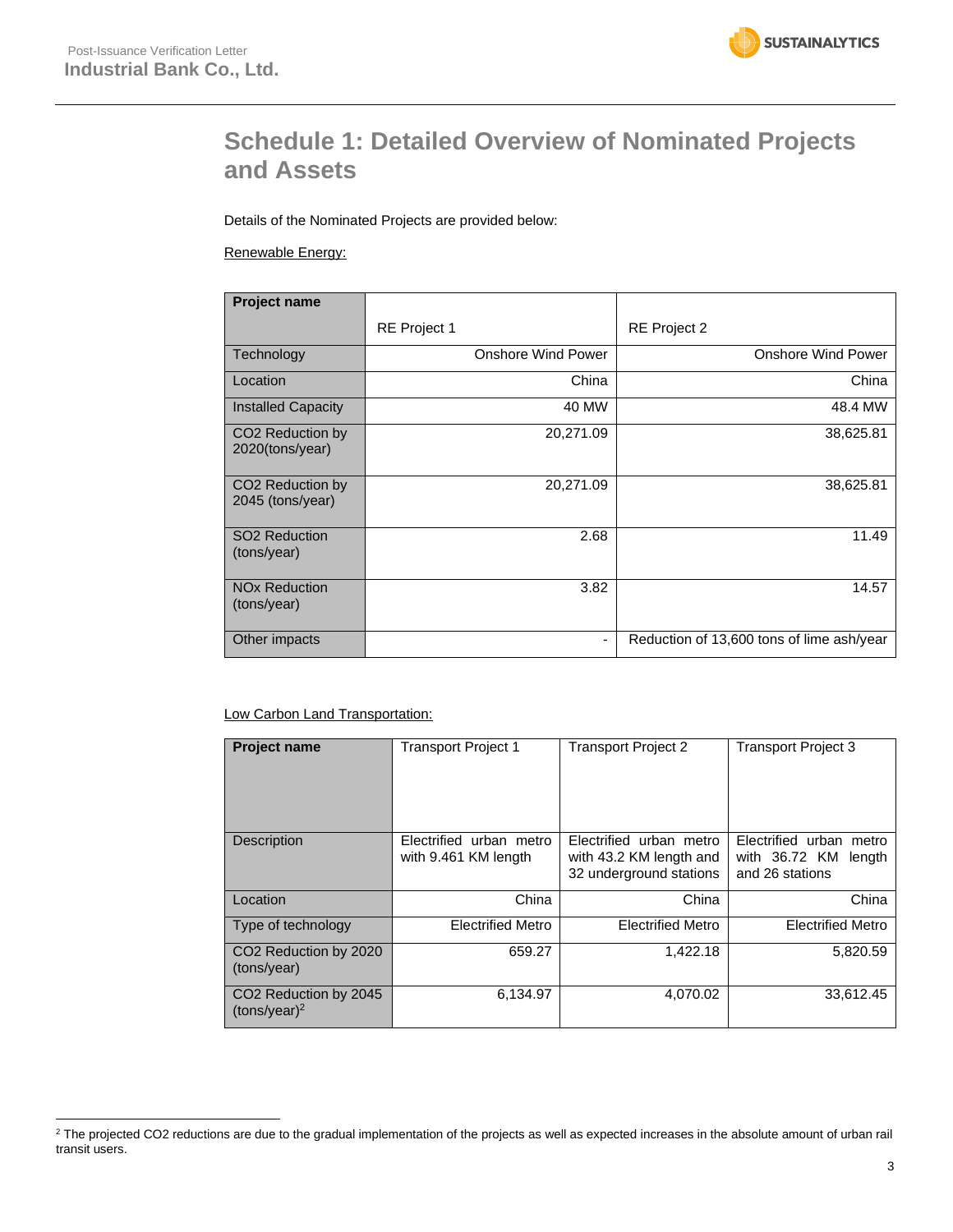

## **Schedule 2A: Post-Issuance General Requirements of the Climate Bonds Standard**

| <b>Nominated Projects &amp; Assets</b>         | 4.1 Statement on the environmental objectives of the bonds                                                                                                                  |
|------------------------------------------------|-----------------------------------------------------------------------------------------------------------------------------------------------------------------------------|
|                                                | 4.2 Nominated Projects meet the Climate Bonds criteria                                                                                                                      |
|                                                | 4.3 Confirmation that Nominated Projects and Assets will not be<br>nominated to other Climate Bonds                                                                         |
| <b>Use of Proceeds</b>                         | <b>5.1</b> Net Proceeds of the bonds allocated to the Nominated Projects                                                                                                    |
|                                                | 5.2 Funds allocated to Nominated Projects within 24 months of<br>issuance of the bonds                                                                                      |
|                                                | 5.3 Estimate of the share of the Net Proceeds used for financing and<br>re-financing                                                                                        |
|                                                | <b>5.4</b> Net Proceeds of the bonds shall be tracked by the Issuer<br>following a formal internal process                                                                  |
|                                                | 5.5 Net Proceeds of the bonds shall be no greater than the total<br>investment or the total Fair Market Value of the Nominated<br>Projects & Assets at the time of issuance |
| <b>Non-Contamination of</b><br><b>Proceeds</b> | <b>6.1</b> Tracking of proceeds                                                                                                                                             |
|                                                | 6.2 Managing of unallocated proceeds                                                                                                                                        |
|                                                | 6.3 In the case of a Force Majeure, the Issuer may apply to the<br>Climate Bonds Standard Board for an extension to the asset<br>allocation period                          |
| <b>Confidentiality</b>                         | 7.1 Information about the Nominated Projects & Assets provided to<br>the Verifier and to the Climate Bonds Standard Board                                                   |
|                                                | <b>7.2</b> Issuer should disclose information about the bonds and the<br>Nominated Projects & Assets to the market                                                          |
| <b>Reporting Post-Issuance</b>                 | 8.1 Report containing the list of Nominated Projects & Assets to<br>which proceeds of the bonds have been allocated                                                         |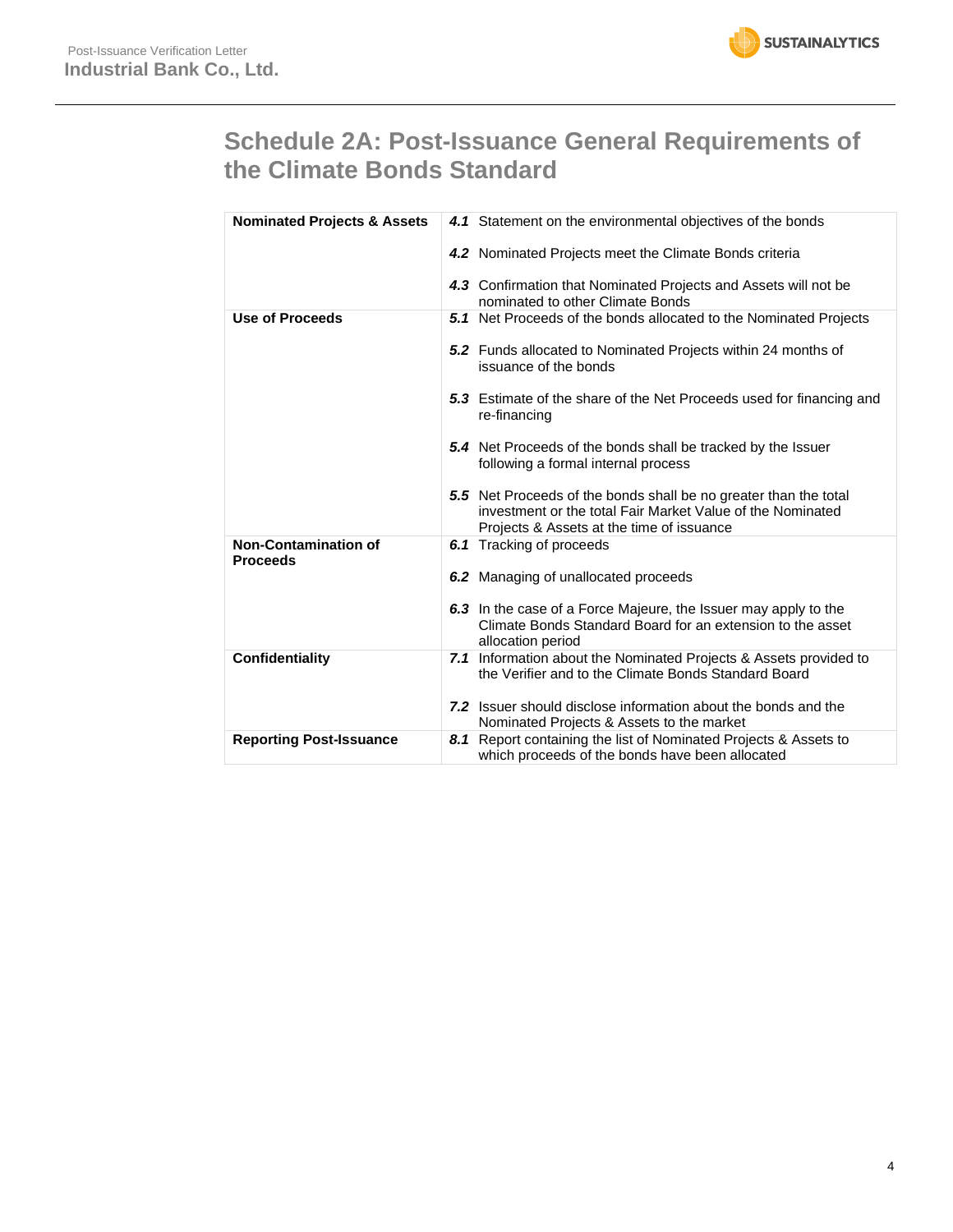

## **Schedule 2B: Conformance to the Post-Issuance Requirements of the Climate Bonds Standard**

| <b>Procedure</b><br><b>Performed</b>                                            | <b>Factual Findings</b>                                                                                                                                                                                                                                                                                                                                                                                                                                                                                                                                                                                                                                 | Error or<br><b>Exceptions</b><br><b>Identified</b> |
|---------------------------------------------------------------------------------|---------------------------------------------------------------------------------------------------------------------------------------------------------------------------------------------------------------------------------------------------------------------------------------------------------------------------------------------------------------------------------------------------------------------------------------------------------------------------------------------------------------------------------------------------------------------------------------------------------------------------------------------------------|----------------------------------------------------|
| <b>Verification of</b><br>Nominated<br>Projects &<br>Assets                     | 4.1 The objective of the bonds is to primarily use proceeds to finance<br>Renewable Energy (onshore wind energy generation facilities) and<br>Clean Transportation (electrified urban rail transit and electric<br>metro lines) projects.                                                                                                                                                                                                                                                                                                                                                                                                               | None                                               |
|                                                                                 | 4.2 Industrial Bank's management confirms that the nominated<br>projects meet the Eligibility Criteria.                                                                                                                                                                                                                                                                                                                                                                                                                                                                                                                                                 |                                                    |
|                                                                                 | 4.3 Industrial Bank's management confirms that the projects shall not<br>be nominated to other Climate Bonds.                                                                                                                                                                                                                                                                                                                                                                                                                                                                                                                                           |                                                    |
| <b>Verification of</b><br>requirements<br>specified                             | 5.1 100% Net Proceeds of the bonds have been allocated to the five<br>Nominated Projects.                                                                                                                                                                                                                                                                                                                                                                                                                                                                                                                                                               | None                                               |
| under Use of<br><b>Proceeds</b>                                                 | 5.2 Industrial Bank's management has confirmed that 100% of funds<br>have been allocated to Nominated Projects within 13 months of<br>the issuance.                                                                                                                                                                                                                                                                                                                                                                                                                                                                                                     |                                                    |
|                                                                                 | 5.3 Industrial Bank's management has confirmed that all Net<br>Proceeds of the bond were used for financing only.                                                                                                                                                                                                                                                                                                                                                                                                                                                                                                                                       |                                                    |
|                                                                                 | 5.4 Industrial Bank's management has confirmed that Net Proceeds of<br>the bonds shall be tracked by the Issuer following a formal internal<br>process.                                                                                                                                                                                                                                                                                                                                                                                                                                                                                                 |                                                    |
|                                                                                 | 5.5 Industrial Bank's management has confirmed that the Net<br>Proceeds of the bonds shall be no greater than the total<br>investment in the Nominated Projects or the Total Development<br>Cost of the Nominated Projects.                                                                                                                                                                                                                                                                                                                                                                                                                             |                                                    |
| <b>Verification of</b><br>requirements<br>specified<br>under Non-               | 6.1 Industrial Bank's management confirms that the proceeds have<br>been segregated and tracked in a systematic manner and were<br>exclusively used to finance Nominated Projects.                                                                                                                                                                                                                                                                                                                                                                                                                                                                      | None                                               |
| <b>Contamination</b><br>of Proceeds                                             | 6.2 Industrial Bank Co.'s management confirms that pending the<br>investment of proceeds, unallocated proceeds will be held in<br>accordance with Industrial Bank's prudent liquidity management<br>policy. Bonds proceeds could be temporarily invested in Green<br>bonds issued by non-financial institutions in domestic or<br>international markets, or in money market instruments with good<br>credit rating and market liquidity until they are allocated to Eligible<br>Green Projects. It will not be invested in energy intensive, highly<br>polluting nor greenhouse gas intensive projects and will be subject<br>to the Exclusionary List. |                                                    |
|                                                                                 | 6.3 $N/A$                                                                                                                                                                                                                                                                                                                                                                                                                                                                                                                                                                                                                                               |                                                    |
| <b>Verification of</b><br>requirements<br>specified<br>under<br>Confidentiality | 7.1 Industrial Bank's management confirms that all relevant<br>information about the Nominated Projects has been provided to<br>the Verifier and to the Climate Bonds Standard Board to support<br>the assessment of conformance with the Climate Bonds Standard.                                                                                                                                                                                                                                                                                                                                                                                       | None                                               |
|                                                                                 | 7.2 Industrial Bank's management confirms that all relevant<br>information about the bonds and the Nominated Projects has been<br>disclosed to the market.                                                                                                                                                                                                                                                                                                                                                                                                                                                                                              |                                                    |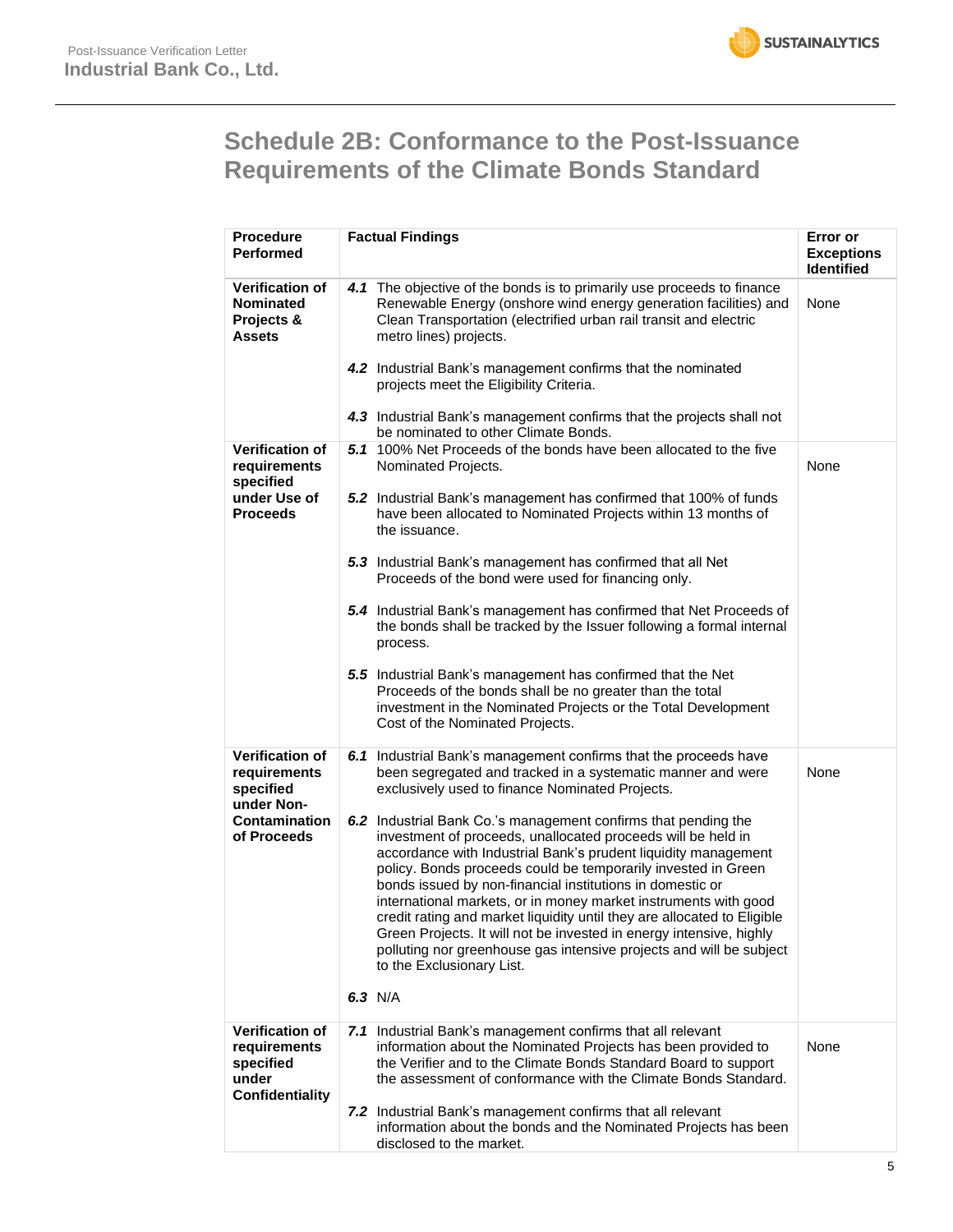| <b>Verification of</b><br>requirements<br>specified<br>under<br>Reporting<br>Post-Issuance | 8.1 Industrial Bank's management has provided a report containing<br>the list of Nominated Projects to which proceeds of the bonds<br>have been allocated (See Schedule 1). | None |
|--------------------------------------------------------------------------------------------|-----------------------------------------------------------------------------------------------------------------------------------------------------------------------------|------|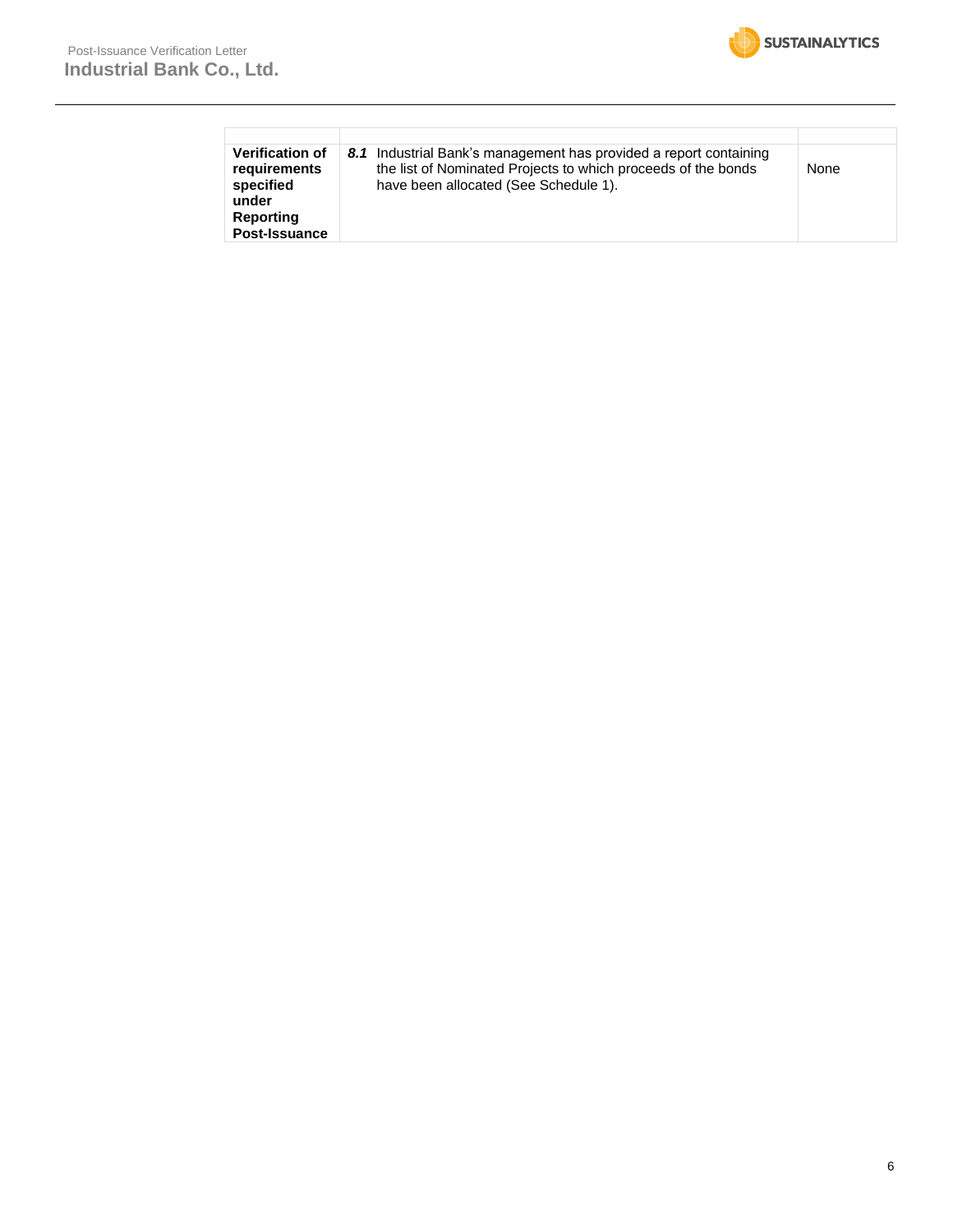

### **Disclaimer**

© Sustainalytics 2020. All rights reserved.

The intellectual property rights to the information contained herein is vested exclusively in Sustainalytics. No part of this deliverable may be reproduced, disseminated, comingled, used to create derivative works, furnished in any manner, made available to third parties or published, parts hereof or the information contained herein in any form or in any manner, be it electronically, mechanically, through photocopies or recordings without the express written consent of Sustainalytics.

As the information herein is based on information made available by the issuer, the information is provided "as is" and, therefore Sustainalytics does not warrant that the information presented in this deliverable is complete, accurate or up to date, nor assumes any responsibility for errors or omissions and Sustainalytics will not accept any form of liability for the substance of the deliverable and/or any liability for damage arising from the use of this deliverable and/or the information provided in it. Any reference to third party names is for appropriate acknowledgement of their ownership and does not constitute a sponsorship or endorsement by such owner.

Nothing contained in this deliverable shall be construed as to make a representation or warranty on the part of Sustainalytics, express or implied, regarding the advisability to invest in companies, selection of projects or make any kind of business transactions. It shall not be construed as an investment advice (as defined in the applicable jurisdiction), nor be interpreted and construed as an assessment of the issuer's economic performance, financial obligations nor its creditworthiness.

The issuer is fully responsible for certifying and ensuring the compliance with its commitments, for their implementation and monitoring.